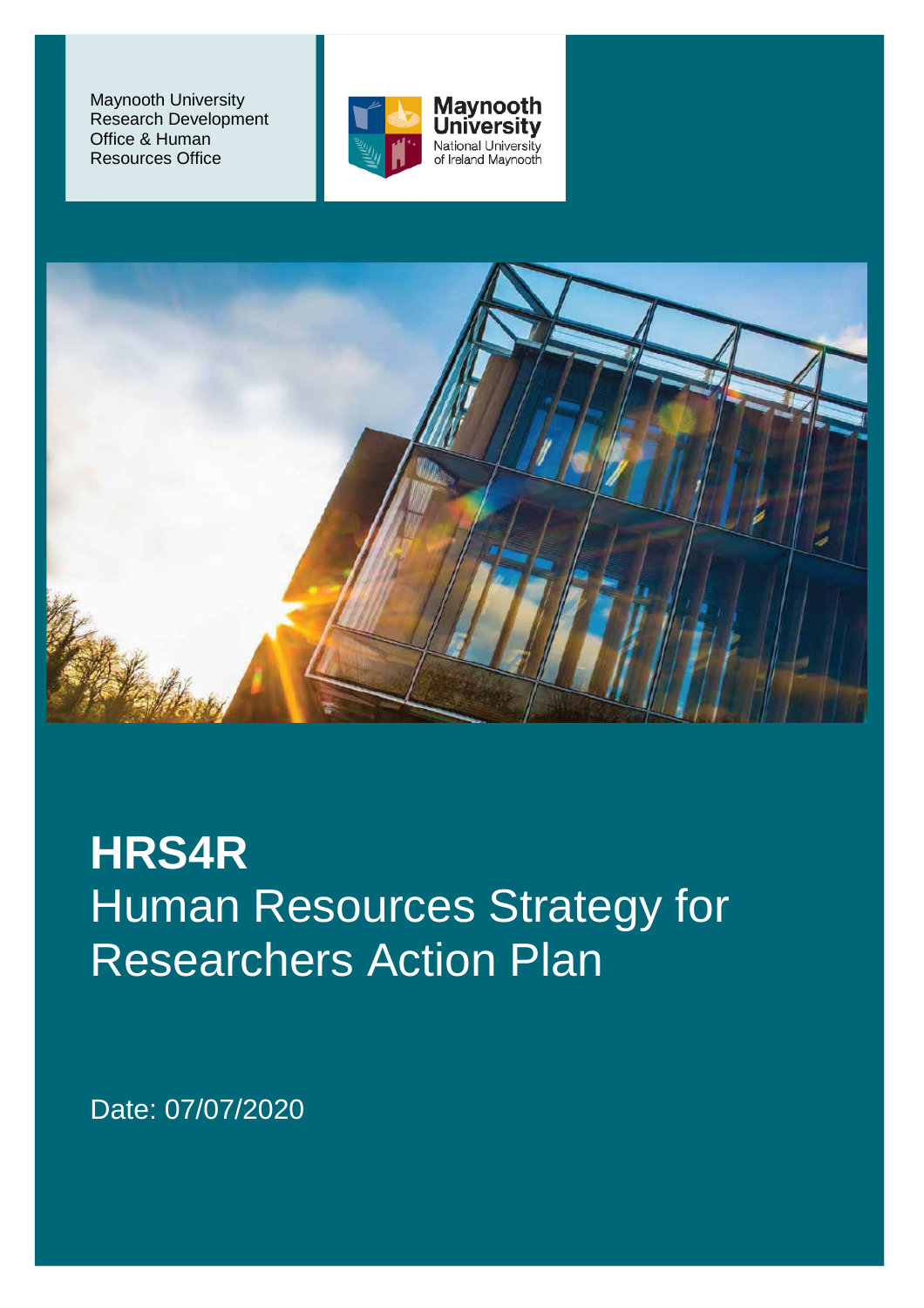#### Introduction

In 2005, the European Commission adopted a European Charter for Researchers and a Code of Conduct for the Recruitment of Researchers<sup>[1](#page-1-0)</sup>. These two documents, addressed to researchers as well as research employers and funders in both the public and private sectors, are key elements in the EU's policy to boost researchers' careers. The Charter and Code ensures researchers can enjoy the same rights and obligations in any European country.

**The European Charter for Researchers** is a set of general principles and requirements which specifies the roles, responsibilities and entitlements of researchers as well as of employers and/or funders of researchers. It constitutes a framework for researchers, employers and funders which invites them to act responsibly and as professionals within their working environment, and to recognise each other as such.

**The Code of Conduct for the recruitment of researchers** consists of a set of general principles and requirements that should be followed by employers and/or funders when appointing or recruiting researchers. These principles and requirements are complementary to those outlined in the European Charter for Researchers. Institutions and employers adhering to the Code of Conduct will openly demonstrate their commitment to act in a responsible and respectable way and to provide fair framework conditions to researchers, with a clear intention to contribute to the advancement of the European Research Area.

The 'Human Resources Strategy for Researchers'[2](#page-1-1) assists organisations in the implementation of the Charter and Code by taking a set of steps outlining a Gap Analysis and creating an Action Plan. Following a successful review, Institutions are awarded the HR excellence logo for a period of 3 years during which the implementation plan is reviewed and assessed. Assessment continues every subsequent 3 years in order to renew the award.

Maynooth University (MU) adopted the IUA Co-operation Accord (Appendix 1), along with 7 other Irish universities, in September 2006. The universities recognised the value of the European Charter for Researchers and the Code of Conduct for the Recruitment of Researchers and endorsed the principles with a view to build on them.

## Maynooth University

Maynooth University is an internationally recognised institution located 25 kilometres outside of Dublin, Ireland, and is the nation's fastest growing university. On 16 June 2017, Maynooth University celebrated its 20th birthday, having been formally established as an autonomous university in 1997. Yet, it traces its origins to the foundation of the Royal College of St. Patrick in 1795, drawing inspiration from a heritage that includes over 200 years of education and scholarship. With 13,000 students from more than 90 countries, Maynooth offers a range of programmes at undergraduate, Master's and PhD level in the

<span id="page-1-0"></span> <sup>1</sup> <https://euraxess.ec.europa.eu/jobs/charter>

<span id="page-1-1"></span><sup>2</sup> <https://euraxess.ec.europa.eu/jobs/hrs4r>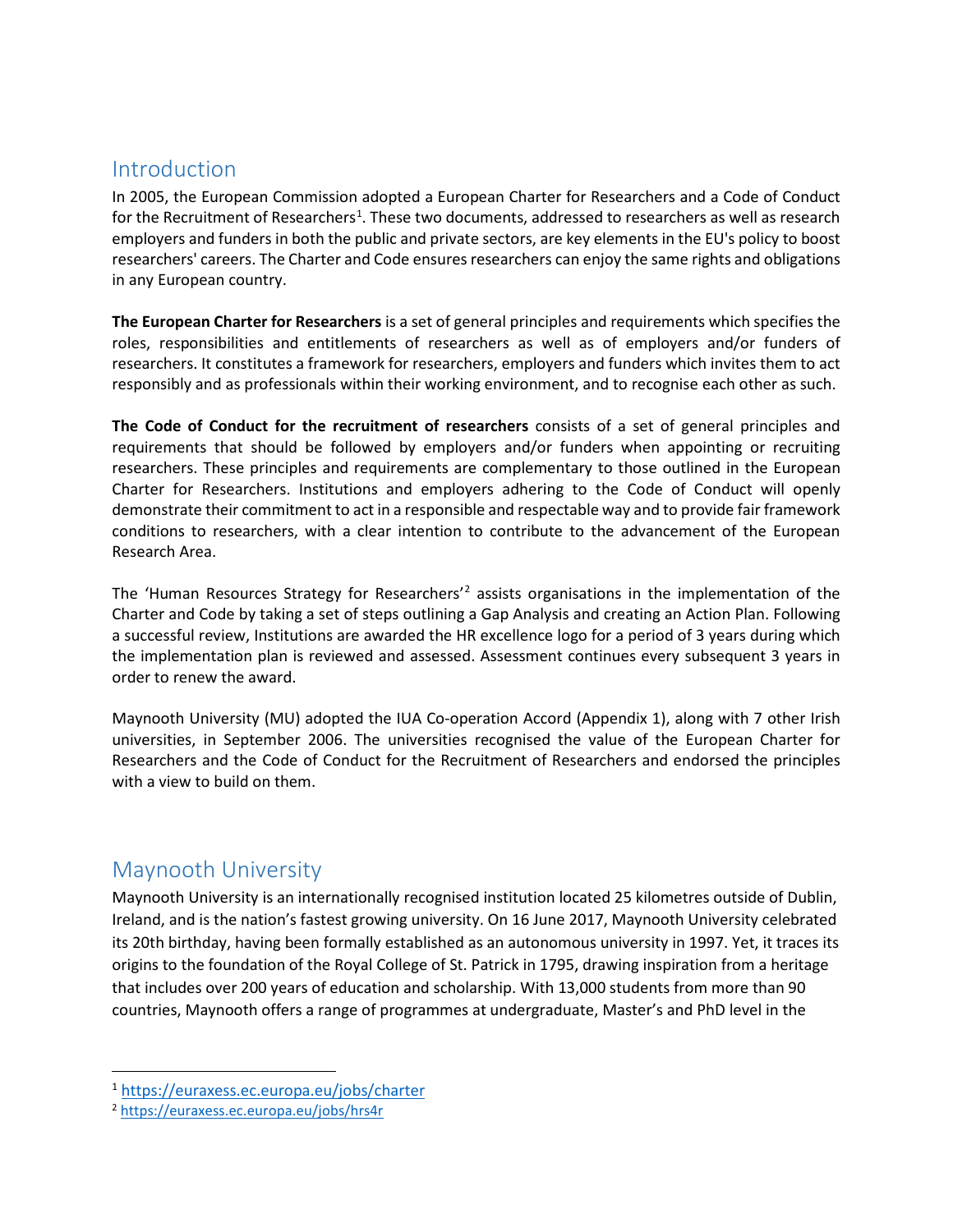humanities, science and engineering, and social sciences, including business, law, and education. The University also offers a range of international programmes and partnerships.

The University Strategic Plan 2018-22<sup>[3](#page-2-0)</sup> sets out 13 strategic goals of which Research and Innovation is key. We aim to further strengthen MU's reputation as a research intensive university of international significance and secure the University's future standing by focused investment, through our research institutes, in a small number of niche areas to create centres of critical mass with strong international networks. This includes a commitment to both fundamental and engaged research and by empowering staff and students to bring their collective creativity to bear on major societal challenges.

We are aiming to double our numbers of postdoctoral researchers via external funding and we will enhance our career development supports and structures. We aim to establish a formal professional development programme and set clear expectations for early-career academic in building an international profile. We will also ensure strong leadership by supporting and developing on existing and emergent leaders within the Institution and by targeted external recruitment.

In addition we will significantly increase the number of doctoral students at MU and include a central activity of graduate training with elements that will broaden the skills and support the future employability of graduates. The structural doctorate will be refined ensuring the effective provision of the taught elements in developing a specific arrays of skills. We will also support an expansion of interdisciplinary, engaged, industry, practitioner and professional doctorates.

MU has also a deep commitment of equality, diversity and inclusion and has appointed a Vice-President for Equality and Diversity who will oversee the establishment of an oversight structure and crossfunctional implementation team to advance equality, diversity, inclusion and interculturalism across the entire University community. We will develop comprehensive equality action plans first in the areas of gender (Athena Swan<sup>[4](#page-2-1)</sup>), disability and ethnicity.

# Definition of a Researcher

The Charter and Code outlines principles that are aimed at employers of researchers which in the Irish context would not include postgraduate researchers. Unlike Europe Irish postgraduates are not usually employees of the institution but are registered students receiving a stipend. However for the purpose of the MU HRS4R strategy postgraduate students and researchers at all levels are included as part of the gap analysis and action plan. For the purpose of the plan postdoctoral researchers are those who are employed on a specific research project under the supervision of an academic Principal Investigator. Postgraduate research students who are carrying out research to complete a doctoral degree and are registered as students at MU. MU considered researchers at all levels, including academic staff who carry out research, in the preparation of the gap analysis and action plan.

<span id="page-2-0"></span><sup>-&</sup>lt;br>3 <sup>3</sup>[https://www.maynoothuniversity.ie/sites/default/files/assets/document/Maynooth\\_University\\_Strategic\\_Plan\\_2](https://www.maynoothuniversity.ie/sites/default/files/assets/document/Maynooth_University_Strategic_Plan_2018-22_0.pdf) [018-22\\_0.pdf](https://www.maynoothuniversity.ie/sites/default/files/assets/document/Maynooth_University_Strategic_Plan_2018-22_0.pdf)

<span id="page-2-1"></span><sup>4</sup> <https://www.maynoothuniversity.ie/athena-swan>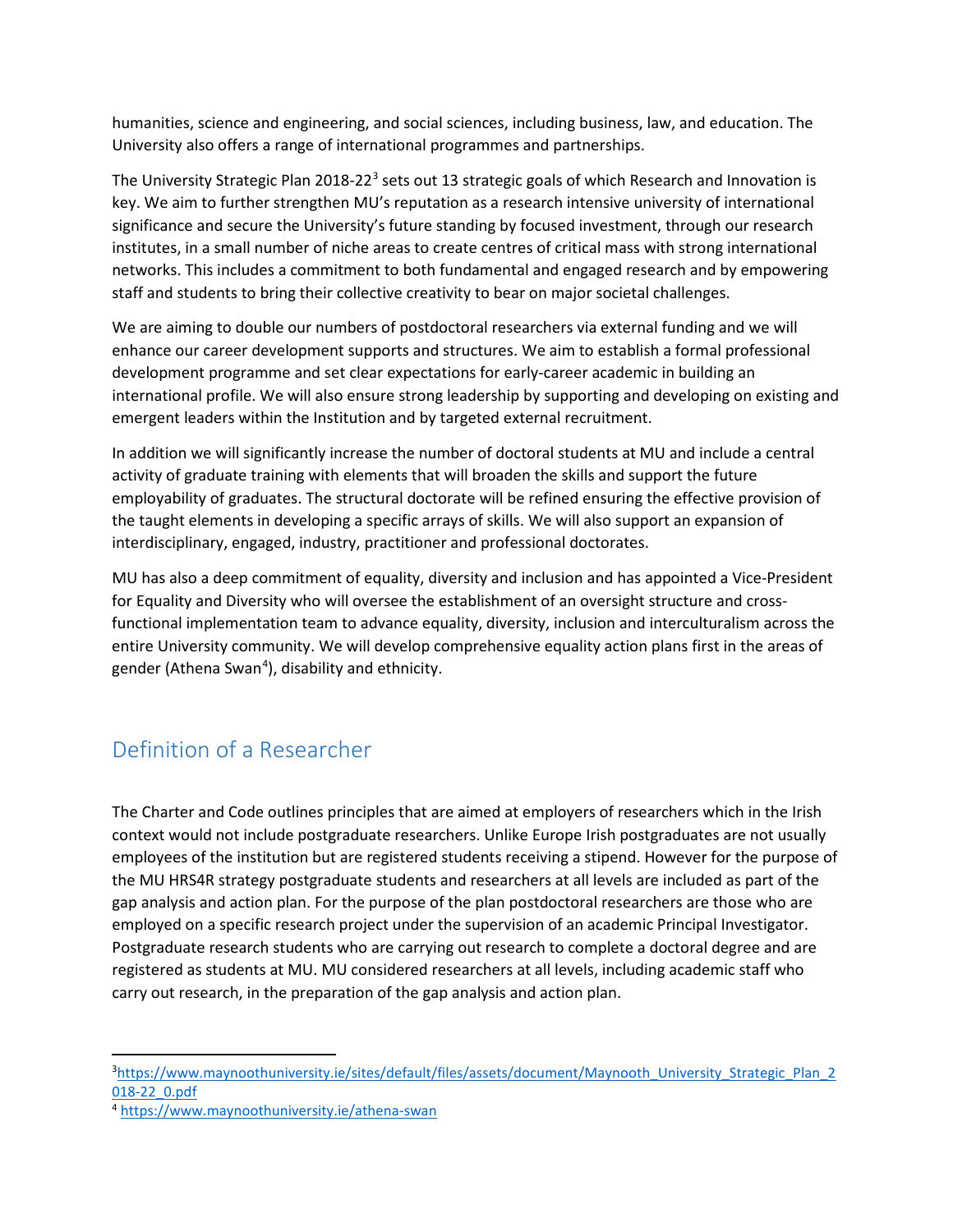# Methodology

A HRS4R Task Force was established to lead the Maynooth University submission for a European Commission Human Resources Strategy for Researchers Award. The MU HRS4R Task Force consisted of 2 main working groups:

- 1. HRS4R Working Group: a subcommittee of Research Committee with additional representatives across all research levels (R1 – R4) and units.
	- Chair: Dr Carol Barrett, Director of Research Development
	- Mr Peter Miller, Senior HR Manager
	- Dr Eilish Lynch, Research Development Officer
	- Ms Frances Kiely, HR Research Officer
	- Dr Valerie Heffernan, Faculty of Arts, Celtic Studies and Philosophy
	- Dr Majella Dempsey, Faculty of Social Sciences
	- Dr Andy Hogan, Faculty of Science & Engineering
	- Dr Sarah Culhane, Postdoctoral Researcher & Research Committee
	- Mr Jamie McGowan, PhD Student
	- Ms Marie Murphy, Graduate Studies Officer
	- Dr Stephen O'Neill, Research Committee
	- Dr Patricia Kennon, Research Committee
- 2. HRS4R Implementation Group: (Sub group of working group) members of HR, Research Development Office
	- Chair: Dr Carol Barrett, Director of Research Development
	- Mr Peter Miller, Senior HR Manager
	- Dr Eilish Lynch, Research Development Officer
	- Ms Frances Kiely, HR Research Officer

The Terms of reference for the working group were as follows:

- Oversee the submission to the EC for Human Resources Strategy for Researchers Award
- Table full submission documents for consideration by Research Committee prior to full submission

The Terms of Reference for the Implementation Group were as follows:

- Carry-out the actions required for an Initial Phase submission to the European Commission's HRS4R Award:
	- o Complete comprehensive Gap Analysis to ascertain alignment to human resources policies to the 40 principles of the EC's Charter & Code. This will require broad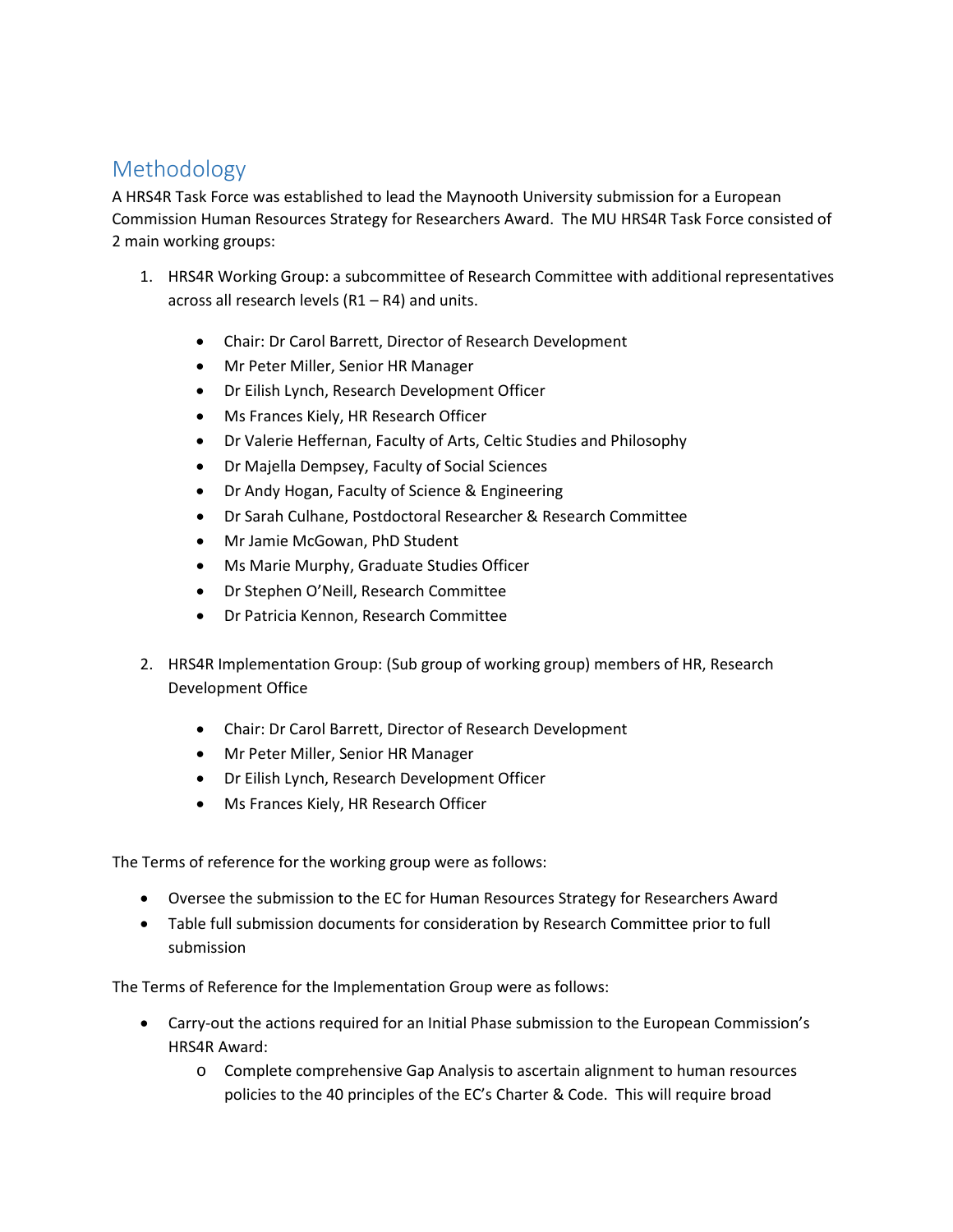stakeholder consultation via researcher survey and focus groups. An external expert may be engaged to facilitate focus groups and it is necessary that all levels of researchers (as defined by the EC as R1 (early-stage researcher), R2 (Recognised Researcher), R3 (Established Researchers) and R4 (Leading Researchers)) are represented.

- o Complete Open, Transparent and Merit-Based Recruitment (OTM-R) checklist (as per HRS4R guidelines)
- o Compile an Action Plan for submission to EC. The action plan is a sequence of activities that must be carried out in order to help MU pass from the current state to the target state, with regard to the implementation of the 40 principles of the C&C. They will address the improvement needs identified in the Gap Analysis and the OTM-R checklist.
- o Report to HRS4R WG

The stakeholder engagement phase is an integral step in informing the Action Plan required for the initial submission to the HR Excellence in Research award. The stakeholder engagement phase consisted of a survey and focus groups and took place from June to October 2019, which fed in to the development of the Gap Analysis and Action Plan. The Focus Groups were structured according to career stage and in line with the require[d EC](https://euraxess.ec.europa.eu/europe/career-development/training-researchers/research-profiles-descriptors) [categorisation;](https://euraxess.ec.europa.eu/europe/career-development/training-researchers/research-profiles-descriptors) PhD students; Postdoctoral Researchers; researchers on temporary contracts (including temporary academic staff); researchers on permanent contracts (including academic staff) and were facilitated by an independent expert. Members of the working group acted as rapporteurs for individual focus groups. The aim of the focus groups were to provide an in-depth examination of the topics highlighted in the survey. In addition to the stakeholder engagement phase input was also given from the MU Human Resources recent Quality review and MU Gender [Equality Action Plan.](https://www.maynoothuniversity.ie/sites/default/files/assets/document/Maynooth%20University%20Athena%20SWAN%20Bronze%20Institution%20Award%20Application%20FINAL%20WEB.pdf)

## Summary of Findings

MU is committed to the implementation of the Charter and Code and adopted the Charter on [Postdoctoral Research](https://www.maynoothuniversity.ie/sites/default/files/assets/document/PostdoctoralCharter-Final.pdf) in 2011. The Charter recognised the profession and outlined the various levels for research, recognised the value of mobility, training and mentorship. Standard recruitment processes and guidelines are designed to support objective, transparent and merit based recruitment and selection processes. The emphasis is on implementing good practice to ensure that the most suitable staff are recruited and selected on the basis of their demonstrable competencies, and, that selection decisions are made following fair, consistent and equitable processes which reflect the University's values and satisfy all applicable legislative requirements. The University holds the Athena SWAN Bronze Institution award and recently appointed the Vice-President for Equality and Diversity to implement the MU Gender Equality Action Plan. A Research Skills Development Programme is also in operation aimed at postgraduate students, post-doctoral and senior post-doctoral researchers. In addition, the HR Learning and Development Programme supports more senior research leaders and academic staff.

The stakeholder engagement process and the preparation of Gap Analysis and Action Plan highlighted key areas for further development.

• Research Ethics and Professional Aspect: The University operates all the necessary polices although greater awareness of them among the research community needs to be developed.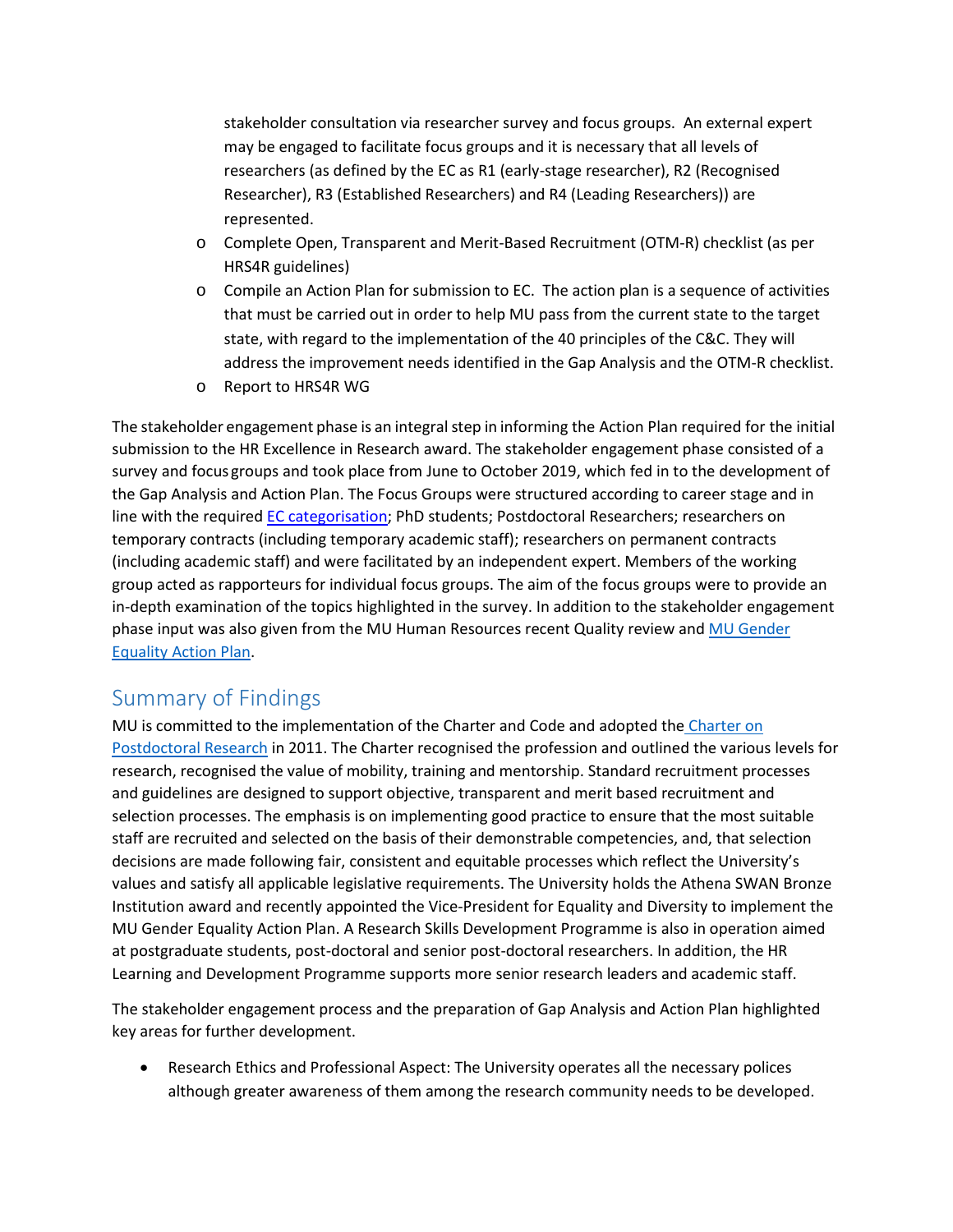Research integrity and ethical training is available for all researchers we concluded that further oversight is necessary to ensure awareness of training opportunities, the importance of them and ensuring completion by researchers. This was also the case for many of the training opportunities in the Research Skills Development Programme. Although MU operates the Charter for Postdoctoral Research it was recognised that this should now be further developed to align with the new National Career Framework that is due to be implemented in Ireland.

- Recruitment and Selection: MU operates standard recruitment and selection procedures it was recognised that a review should be carried out to ensure guidelines will align with the National Career Framework. In addition it was agreed that the HR website would be further enhanced in the areas for new employees and Learning and Development.
- Working Conditions and Social Security: It was evident from the stakeholder engagement process that researchers were aware of many of the working condition polices related to promotions, pensions, recognition awards, wellbeing and equality. However there was lack of awareness in many cased for policies related to Maternity, Parental, Sick, Carers and Compassionate leave, therefore one of the recommendations was to develop enhanced awareness of the various working condition polices in operation at MU through development of the HR website.
- Training and Development: Although the Research Skills Development Programme has been in operation at MU and the postgraduate community were fully engaged with the transferable skills credited modules, there was evidence from the stakeholder engagement that there is a lack of awareness among postdoctoral researchers of the opportunities for training in addition to training gaps for senior researchers. Recommendations included development of leadership and mentorship programmes as well as increased awareness of the existing training opportunities.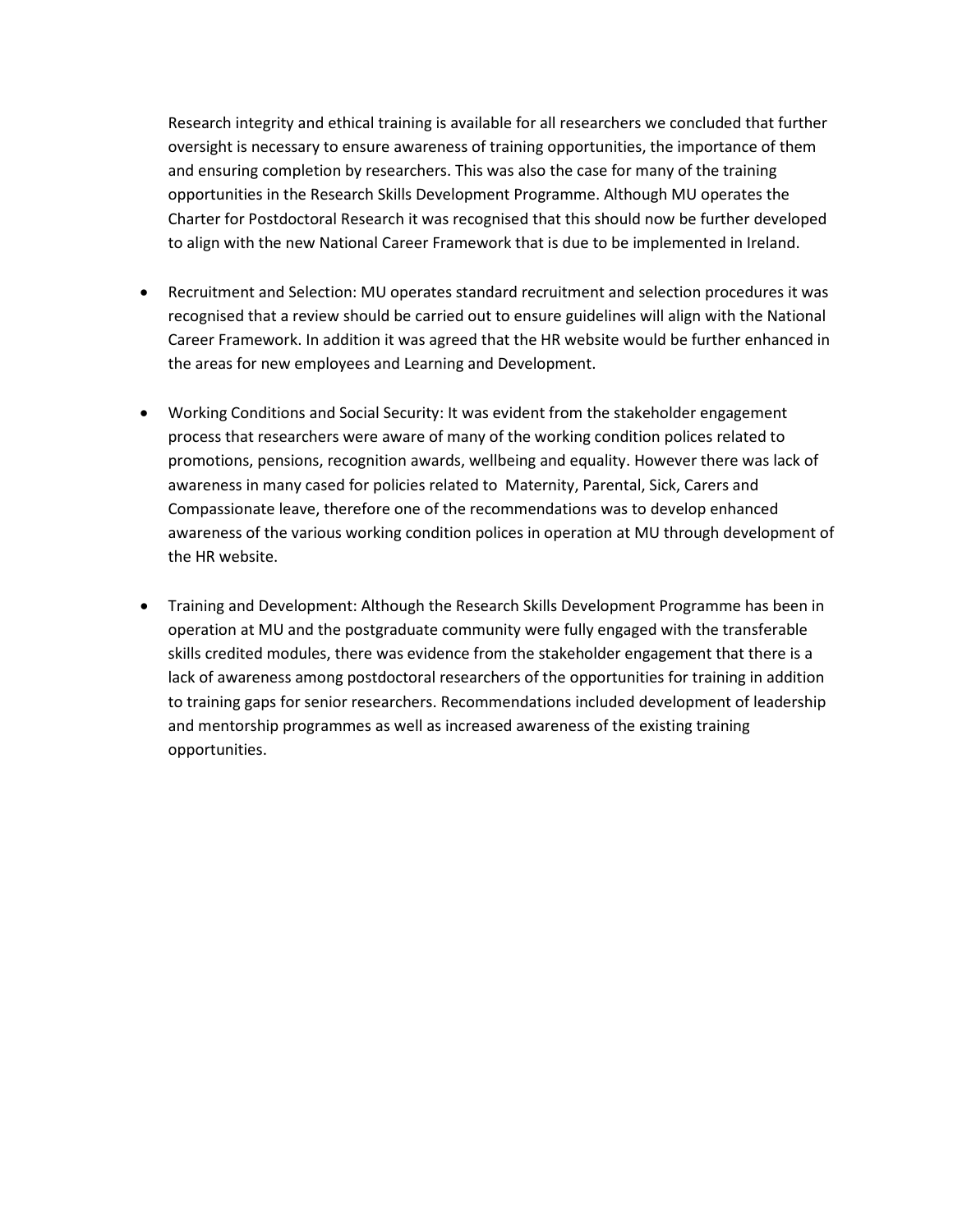Action Plan Timelines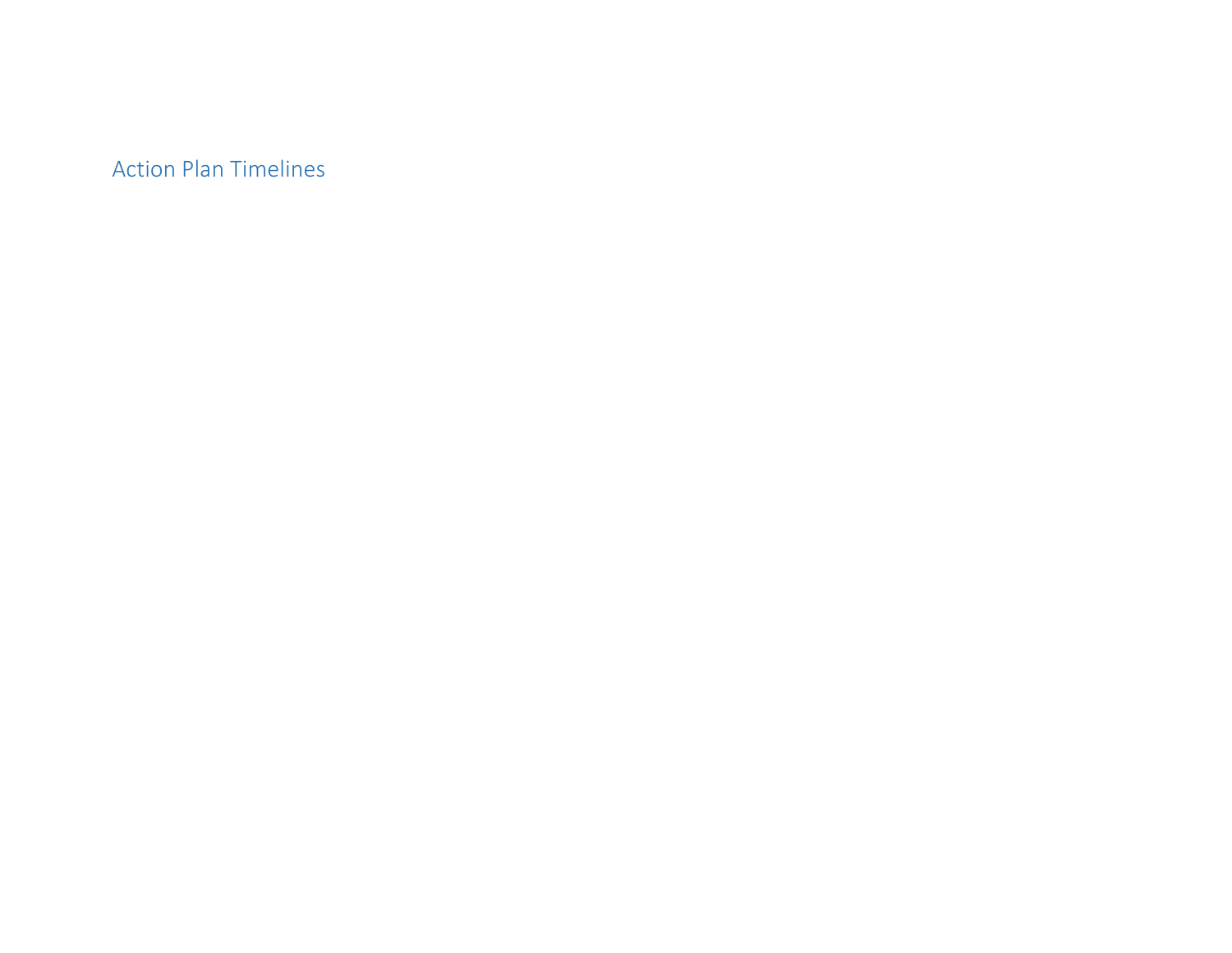#### **Action Plan Timelines**

|                                                        |                                               |                                                              |                    | Year 1 |                 |                 |    | Year <sub>2</sub> |     |     |     |      |                 |                           |                   |     |     |               |                    | Year 5   |                 |     |     |  |
|--------------------------------------------------------|-----------------------------------------------|--------------------------------------------------------------|--------------------|--------|-----------------|-----------------|----|-------------------|-----|-----|-----|------|-----------------|---------------------------|-------------------|-----|-----|---------------|--------------------|----------|-----------------|-----|-----|--|
| Action #<br>1. Ethical and Professional Aspects<br>1.1 | <b>Action</b>                                 | <b>Sub Action</b>                                            | Responsible        | lo1    | lo <sub>2</sub> | lo <sub>3</sub> | Q4 | lo1               | loz | loз | lQ4 | lo1. | lo <sub>2</sub> | Year 3<br>lo <sub>3</sub> | $ _{\mathbf{Q}4}$ | lo1 | loz | Year 4<br>loз | $ _{\mathbf{Q}}$ 4 | $ _{01}$ | lo <sub>2</sub> | lo3 | lQ4 |  |
|                                                        |                                               |                                                              |                    |        |                 |                 |    |                   |     |     |     |      |                 |                           |                   |     |     |               |                    |          |                 |     |     |  |
|                                                        | <b>Research Freedom</b>                       | No Action Required                                           | <b>NA</b>          |        |                 |                 |    |                   |     |     |     |      |                 |                           |                   |     |     |               |                    |          |                 |     |     |  |
|                                                        |                                               | - Inform all new grant holders (and research team members)   |                    |        |                 |                 |    |                   |     |     |     |      |                 |                           |                   |     |     |               |                    |          |                 |     |     |  |
| 2.1                                                    | <b>Ethical Principles</b>                     | of Research Integrity Training Obligations                   | RDO/GSO            |        |                 |                 |    |                   |     |     |     |      |                 |                           |                   |     |     |               |                    |          |                 |     |     |  |
|                                                        |                                               | - Research Integrity Training included as accredited module  |                    |        |                 |                 |    |                   |     |     |     |      |                 |                           |                   |     |     |               |                    |          |                 |     |     |  |
|                                                        |                                               | on structured PhD Programme                                  | GSO                |        |                 |                 |    |                   |     |     |     |      |                 |                           |                   |     |     |               |                    |          |                 |     |     |  |
|                                                        |                                               | - Ongoing quarterly monitoring, ensuring Training recorded   |                    |        |                 |                 |    |                   |     |     |     |      |                 |                           |                   |     |     |               |                    |          |                 |     |     |  |
|                                                        |                                               | on Epigeum                                                   | RDO/GSO            |        |                 |                 |    |                   |     |     |     |      |                 |                           |                   |     |     |               |                    |          |                 |     |     |  |
|                                                        |                                               | - See Action 2.1 (ensure all researchers complete Research   |                    |        |                 |                 |    |                   |     |     |     |      |                 |                           |                   |     |     |               |                    |          |                 |     |     |  |
| 3.1                                                    | <b>Professional Responsibility</b>            | Integrity and Research Ethics Training) above                | RDO/GSO            |        |                 |                 |    |                   |     |     |     |      |                 |                           |                   |     |     |               |                    |          |                 |     |     |  |
|                                                        |                                               |                                                              | RDO/Maynooth       |        |                 |                 |    |                   |     |     |     |      |                 |                           |                   |     |     |               |                    |          |                 |     |     |  |
| 3.2                                                    | <b>Professional Responsibility</b>            | - Review Conflict of Interest Policy                         | Works/VPRI         |        |                 |                 |    |                   |     |     |     |      |                 |                           |                   |     |     |               |                    |          |                 |     |     |  |
|                                                        |                                               |                                                              | RDO/Maynooth       |        |                 |                 |    |                   |     |     |     |      |                 |                           |                   |     |     |               |                    |          |                 |     |     |  |
|                                                        |                                               | - Revised Conflict of Interest Policy approved and published | Works/VPRI         |        |                 |                 |    |                   |     |     |     |      |                 |                           |                   |     |     |               |                    |          |                 |     |     |  |
| 4.1                                                    | <b>Professional Attitude</b>                  | No Action Required                                           | <b>NA</b>          |        |                 |                 |    |                   |     |     |     |      |                 |                           |                   |     |     |               |                    |          |                 |     |     |  |
|                                                        |                                               |                                                              | Maynooth           |        |                 |                 |    |                   |     |     |     |      |                 |                           |                   |     |     |               |                    |          |                 |     |     |  |
| 5.1                                                    | <b>Contractual &amp; Legal Obligations</b>    | - Review existing Consultancy Policy                         | Works/VPRI         |        |                 |                 |    |                   |     |     |     |      |                 |                           |                   |     |     |               |                    |          |                 |     |     |  |
|                                                        |                                               |                                                              | Maynooth           |        |                 |                 |    |                   |     |     |     |      |                 |                           |                   |     |     |               |                    |          |                 |     |     |  |
|                                                        |                                               | Revisions to Consultancy Policy Approved                     | Works/VPRI         |        |                 |                 |    |                   |     |     |     |      |                 |                           |                   |     |     |               |                    |          |                 |     |     |  |
|                                                        |                                               |                                                              | Maynooth           |        |                 |                 |    |                   |     |     |     |      |                 |                           |                   |     |     |               |                    |          |                 |     |     |  |
|                                                        |                                               | Consultancy Policy published and implemented                 | Works/VPRI         |        |                 |                 |    |                   |     |     |     |      |                 |                           |                   |     |     |               |                    |          |                 |     |     |  |
| 6.1                                                    | <b>Accountability</b>                         | No Action Required                                           | <b>NA</b>          |        |                 |                 |    |                   |     |     |     |      |                 |                           |                   |     |     |               |                    |          |                 |     |     |  |
|                                                        |                                               |                                                              | VP Estates/Capital |        |                 |                 |    |                   |     |     |     |      |                 |                           |                   |     |     |               |                    |          |                 |     |     |  |
| 7.1                                                    | <b>Good Practice in Research</b>              | - Review existing Safety Policy                              | Development        |        |                 |                 |    |                   |     |     |     |      |                 |                           |                   |     |     |               |                    |          |                 |     |     |  |
|                                                        |                                               |                                                              | VP Estates/Capital |        |                 |                 |    |                   |     |     |     |      |                 |                           |                   |     |     |               |                    |          |                 |     |     |  |
|                                                        |                                               | - Revisions to Policy approved and published on web          | Development        |        |                 |                 |    |                   |     |     |     |      |                 |                           |                   |     |     |               |                    |          |                 |     |     |  |
|                                                        |                                               |                                                              |                    |        |                 |                 |    |                   |     |     |     |      |                 |                           |                   |     |     |               |                    |          |                 |     |     |  |
| 8.1                                                    | <b>Dissemination, Exploitation of Results</b> | No Action Required                                           | <b>NA</b><br>RDO/  |        |                 |                 |    |                   |     |     |     |      |                 |                           |                   |     |     |               |                    |          |                 |     |     |  |
|                                                        |                                               | Dissemination Training to be included as part of annual      | Communications     |        |                 |                 |    |                   |     |     |     |      |                 |                           |                   |     |     |               |                    |          |                 |     |     |  |
|                                                        |                                               | <b>Research Week events</b>                                  | Office             |        |                 |                 |    |                   |     |     |     |      |                 |                           |                   |     |     |               |                    |          |                 |     |     |  |
| 9.1                                                    | <b>Public Engagement</b>                      | Increase awareness of existing communications and public     |                    |        |                 |                 |    |                   |     |     |     |      |                 |                           |                   |     |     |               |                    |          |                 |     |     |  |
|                                                        |                                               | engagement training                                          |                    |        |                 |                 |    |                   |     |     |     |      |                 |                           |                   |     |     |               |                    |          |                 |     |     |  |
|                                                        |                                               |                                                              | VP Equality &      |        |                 |                 |    |                   |     |     |     |      |                 |                           |                   |     |     |               |                    |          |                 |     |     |  |
| 10.1                                                   | <b>Non-Discrimination</b>                     | - Achieve Universities of Sanctuary status                   | Diversity          |        |                 |                 |    |                   |     |     |     |      |                 |                           |                   |     |     |               |                    |          |                 |     |     |  |
|                                                        |                                               | - Adopt the National Researcher Career Development &         |                    |        |                 |                 |    |                   |     |     |     |      |                 |                           |                   |     |     |               |                    |          |                 |     |     |  |
| 11.1                                                   | <b>Evaluation/Appraisal Systems</b>           | Employment Framework (RCDEF) once finalised                  | <b>HR</b>          |        |                 |                 |    |                   |     |     |     |      |                 |                           |                   |     |     |               |                    |          |                 |     |     |  |
|                                                        |                                               | - Design and introduce MU competency framework to reflect    |                    |        |                 |                 |    |                   |     |     |     |      |                 |                           |                   |     |     |               |                    |          |                 |     |     |  |
| 11.2                                                   | <b>Evaluation/Appraisal Systems</b>           | <b>RCDEF</b>                                                 | HR                 |        |                 |                 |    |                   |     |     |     |      |                 |                           |                   |     |     |               |                    |          |                 |     |     |  |
|                                                        |                                               | - Probation Policy (currently in draft) for stakeholder      |                    |        |                 |                 |    |                   |     |     |     |      |                 |                           |                   |     |     |               |                    |          |                 |     |     |  |
| 11.3                                                   | <b>Evaluation/Appraisal Systems</b>           | consultation                                                 | HR                 |        |                 |                 |    |                   |     |     |     |      |                 |                           |                   |     |     |               |                    |          |                 |     |     |  |
|                                                        |                                               | - Probation Policy finalised for approval by Governing       |                    |        |                 |                 |    |                   |     |     |     |      |                 |                           |                   |     |     |               |                    |          |                 |     |     |  |
|                                                        |                                               | Authority                                                    | ΗR                 |        |                 |                 |    |                   |     |     |     |      |                 |                           |                   |     |     |               |                    |          |                 |     |     |  |
|                                                        |                                               | - Probation Policy implemented                               | <b>HR</b>          |        |                 |                 |    |                   |     |     |     |      |                 |                           |                   |     |     |               |                    |          |                 |     |     |  |
|                                                        |                                               |                                                              |                    |        |                 |                 |    |                   |     |     |     |      |                 |                           |                   |     |     |               |                    |          |                 |     |     |  |
|                                                        |                                               | - Introduce sub-set of University's Mentoring Programme for  |                    |        |                 |                 |    |                   |     |     |     |      |                 |                           |                   |     |     |               |                    |          |                 |     |     |  |
| 11.4                                                   | <b>Evaluation/Appraisal Systems</b>           | early career academic, support and research staff            | HR                 |        |                 |                 |    |                   |     |     |     |      |                 |                           |                   |     |     |               |                    |          |                 |     |     |  |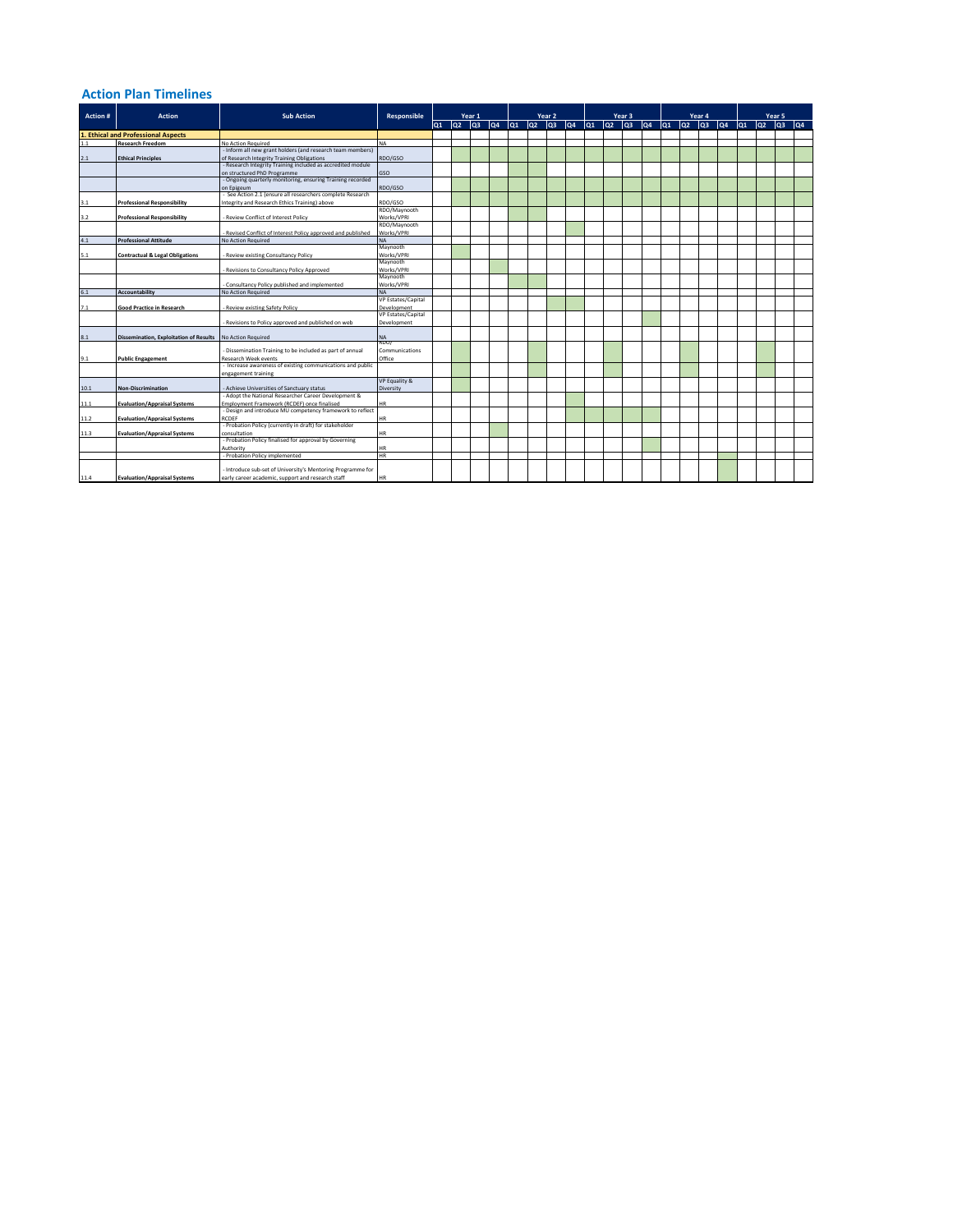| Action # | <b>Action</b>                               | <b>Sub Action</b>                                                            |             |     | Year 1          |                   |                    |                 |                   | Year 2          |     |     |                 | Year 3          |                   |                   |                   | Year 4          |     | Year 5 |         |                   |
|----------|---------------------------------------------|------------------------------------------------------------------------------|-------------|-----|-----------------|-------------------|--------------------|-----------------|-------------------|-----------------|-----|-----|-----------------|-----------------|-------------------|-------------------|-------------------|-----------------|-----|--------|---------|-------------------|
|          |                                             |                                                                              | Responsible | lQ1 | lo <sub>2</sub> | $ _{\mathbf{Q}3}$ | $ _{\mathbf{Q}}$ 4 | lo <sub>1</sub> | $ _{\mathrm{Q2}}$ | lo <sub>3</sub> | lQ4 | lo1 | lo <sub>2</sub> | lo <sub>3</sub> | $ _{\mathbf{Q}4}$ | $ _{\mathrm{Q1}}$ | $ _{\mathrm{Q2}}$ | lo <sub>3</sub> | lQ4 | lo1    | log log | $ _{\mathbf{Q4}}$ |
|          | 2. Recruitment and Selection                |                                                                              |             |     |                 |                   |                    |                 |                   |                 |     |     |                 |                 |                   |                   |                   |                 |     |        |         |                   |
|          |                                             | - In line with 11.1 above (adoption of RCDEF), review, revise                |             |     |                 |                   |                    |                 |                   |                 |     |     |                 |                 |                   |                   |                   |                 |     |        |         |                   |
|          |                                             | and publish procedures on the recruitment and selection of                   |             |     |                 |                   |                    |                 |                   |                 |     |     |                 |                 |                   |                   |                   |                 |     |        |         |                   |
| 12.1     | <b>Recruitment</b>                          | researchers and research support staff                                       | <b>HR</b>   |     |                 |                   |                    |                 |                   |                 |     |     |                 |                 |                   |                   |                   |                 |     |        |         |                   |
|          |                                             | - In line with 11.1 above (adoption of RCDEF), implement the                 |             |     |                 |                   |                    |                 |                   |                 |     |     |                 |                 |                   |                   |                   |                 |     |        |         |                   |
|          |                                             | RCDEF in Maynooth University                                                 | <b>HR</b>   |     |                 |                   |                    |                 |                   |                 |     |     |                 |                 |                   |                   |                   |                 |     |        |         |                   |
|          |                                             | - In line with 11.1 above (adoption of RCDEF), ensure                        |             |     |                 |                   |                    |                 |                   |                 |     |     |                 |                 |                   |                   |                   |                 |     |        |         |                   |
|          |                                             | recruiment procedures at Maynooth University align with the                  |             |     |                 |                   |                    |                 |                   |                 |     |     |                 |                 |                   |                   |                   |                 |     |        |         |                   |
|          |                                             | new RCDEF.                                                                   | HR          |     |                 |                   |                    |                 |                   |                 |     |     |                 |                 |                   |                   |                   |                 |     |        |         |                   |
|          |                                             |                                                                              |             |     |                 |                   |                    |                 |                   |                 |     |     |                 |                 |                   |                   |                   |                 |     |        |         |                   |
|          |                                             | Enhance HR website to include new sections on orientation.                   |             |     |                 |                   |                    |                 |                   |                 |     |     |                 |                 |                   |                   |                   |                 |     |        |         |                   |
| 13.1     | <b>Recruitment (Code)</b>                   | welcomes, new employee need to know, networking etc                          | <b>HR</b>   |     |                 |                   |                    |                 |                   |                 |     |     |                 |                 |                   |                   |                   |                 |     |        |         |                   |
|          |                                             | Enhane Learning and Development section to be added to                       |             |     |                 |                   |                    |                 |                   |                 |     |     |                 |                 |                   |                   |                   |                 |     |        |         |                   |
|          |                                             | <b>HR</b> website                                                            | <b>HR</b>   |     |                 |                   |                    |                 |                   |                 |     |     |                 |                 |                   |                   |                   |                 |     |        |         |                   |
|          |                                             | Develop new and dedicated University Learning and                            |             |     |                 |                   |                    |                 |                   |                 |     |     |                 |                 |                   |                   |                   |                 |     |        |         |                   |
|          |                                             | Development website to coordinate all training and                           |             |     |                 |                   |                    |                 |                   |                 |     |     |                 |                 |                   |                   |                   |                 |     |        |         |                   |
|          |                                             | interventions<br>- Provide guidelines for composition of panels for the      | <b>HR</b>   |     |                 |                   |                    |                 |                   |                 |     |     |                 |                 |                   |                   |                   |                 |     |        |         |                   |
|          |                                             |                                                                              |             |     |                 |                   |                    |                 |                   |                 |     |     |                 |                 |                   |                   |                   |                 |     |        |         |                   |
|          |                                             | recruitment of senior research posts within the MU                           |             |     |                 |                   |                    |                 |                   |                 |     |     |                 |                 |                   |                   |                   |                 |     |        |         |                   |
| 14.1     | <b>Selection (Code)</b>                     | researcher career framework and publish on website                           | VPR/HR      |     |                 |                   |                    |                 |                   |                 |     |     |                 |                 |                   |                   |                   |                 |     |        |         |                   |
| 15.1     | <b>Transparency (Code)</b>                  | No Action Required                                                           | <b>NA</b>   |     |                 |                   |                    |                 |                   |                 |     |     |                 |                 |                   |                   |                   |                 |     |        |         |                   |
|          |                                             | - Develop, approve and implement a suite of job description                  |             |     |                 |                   |                    |                 |                   |                 |     |     |                 |                 |                   |                   |                   |                 |     |        |         |                   |
|          |                                             | templates based on the RCDEF that will enhance current                       |             |     |                 |                   |                    |                 |                   |                 |     |     |                 |                 |                   |                   |                   |                 |     |        |         |                   |
| 16.1     | <b>Judging Merit (Code)</b>                 | selection processes                                                          | <b>HR</b>   |     |                 |                   |                    |                 |                   |                 |     |     |                 |                 |                   |                   |                   |                 |     |        |         |                   |
|          | Variations in the Chronoligical Order of    |                                                                              |             |     |                 |                   |                    |                 |                   |                 |     |     |                 |                 |                   |                   |                   |                 |     |        |         |                   |
| 17.1     | CVs (Code)                                  | <b>No Action Required</b>                                                    | <b>NA</b>   |     |                 |                   |                    |                 |                   |                 |     |     |                 |                 |                   |                   |                   |                 |     |        |         |                   |
|          | <b>Recognition of Mobility Experience</b>   | - Include process for recogition of inter-sector mobility in                 |             |     |                 |                   |                    |                 |                   |                 |     |     |                 |                 |                   |                   |                   |                 |     |        |         |                   |
| 18.1     | (Code)                                      | revised recruitment guidelines (see Action 12.1 above)                       | <b>HR</b>   |     |                 |                   |                    |                 |                   |                 |     |     |                 |                 |                   |                   |                   |                 |     |        |         |                   |
| 19.1     |                                             | <b>No Action Required</b>                                                    | <b>NA</b>   |     |                 |                   |                    |                 |                   |                 |     |     |                 |                 |                   |                   |                   |                 |     |        |         |                   |
| 20.1     | <b>Recognition of Qualifications (Code)</b> |                                                                              | <b>NA</b>   |     |                 |                   |                    |                 |                   |                 |     |     |                 |                 |                   |                   |                   |                 |     |        |         |                   |
|          | <b>Seniority (Code)</b>                     | No Action Required<br>- Adopt the recommendations of RCDEF as they relate to |             |     |                 |                   |                    |                 |                   |                 |     |     |                 |                 |                   |                   |                   |                 |     |        |         |                   |
|          |                                             | maximum duration and objectives of appointments (see                         |             |     |                 |                   |                    |                 |                   |                 |     |     |                 |                 |                   |                   |                   |                 |     |        |         |                   |
|          | <b>Post Doctoral Appointments (Code)</b>    | Action 12.1 above)                                                           | <b>HR</b>   |     |                 |                   |                    |                 |                   |                 |     |     |                 |                 |                   |                   |                   |                 |     |        |         |                   |
| 21.1     |                                             |                                                                              |             |     |                 |                   |                    |                 |                   |                 |     |     |                 |                 |                   |                   |                   |                 |     |        |         |                   |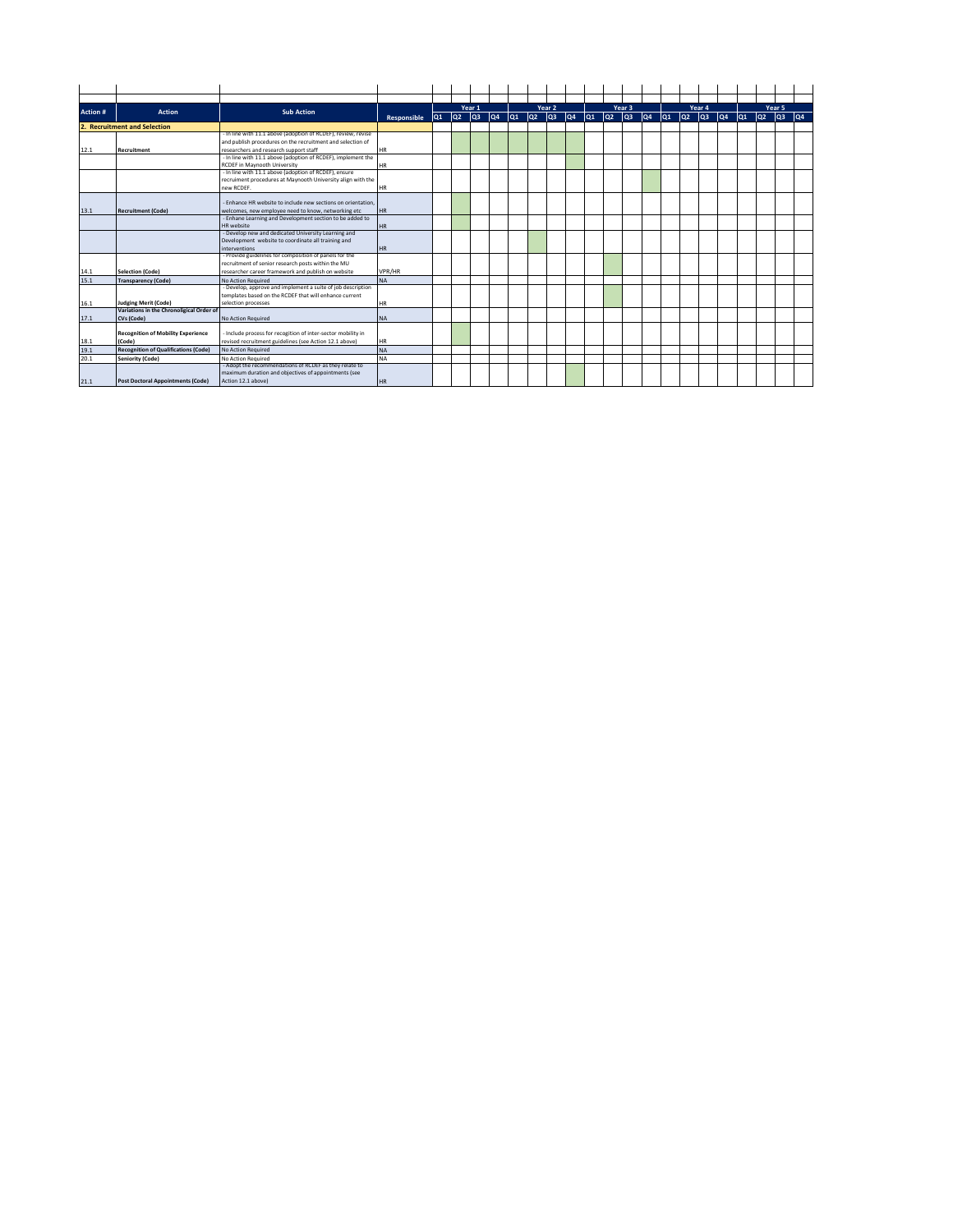|          |                                                                 |                                                                                                                               |                                |      |    | Year 1 |    |         |       | Year <sub>2</sub> |               | Year 3 |     |    |    |                | Year 4 |    |         | Year 5 |     |                   |
|----------|-----------------------------------------------------------------|-------------------------------------------------------------------------------------------------------------------------------|--------------------------------|------|----|--------|----|---------|-------|-------------------|---------------|--------|-----|----|----|----------------|--------|----|---------|--------|-----|-------------------|
| Action # | <b>Action</b>                                                   | <b>Sub Action</b>                                                                                                             | Responsible                    | lQ1. | Q2 | lоз    | qa | $ q_1 $ | loz i | lоз               | $ Q4 $ $ Q1 $ | loz    | lоз | Q4 | Q1 | Q <sub>2</sub> | lоз    | Q4 | $ q_1 $ | lQ2    | lоз | $ _{\mathbf{Q}4}$ |
|          | 3. Working Conditions and Social Security                       |                                                                                                                               |                                |      |    |        |    |         |       |                   |               |        |     |    |    |                |        |    |         |        |     |                   |
|          |                                                                 | - See Actions 11.1 (implementation of RCDEF) and 11.2                                                                         |                                |      |    |        |    |         |       |                   |               |        |     |    |    |                |        |    |         |        |     |                   |
| 22.1     | <b>Recognition of the Profession</b>                            | (competencies) above<br>Undertake (reoccuring bi-annualy) survey of culture with                                              | VPR/HR                         |      |    |        |    |         |       |                   |               |        |     |    |    |                |        |    |         |        |     |                   |
|          |                                                                 | acompanying process for implementing action plans based on                                                                    |                                |      |    |        |    |         |       |                   |               |        |     |    |    |                |        |    |         |        |     |                   |
| 23.1     | <b>Research Environment</b>                                     | results/findings                                                                                                              | <b>HR</b>                      |      |    |        |    |         |       |                   |               |        |     |    |    |                |        |    |         |        |     |                   |
|          |                                                                 | - Introduce events calendar to support cross departmental                                                                     |                                |      |    |        |    |         |       |                   |               |        |     |    |    |                |        |    |         |        |     |                   |
|          |                                                                 | discussions, networking, knowledge sharing, well-being                                                                        |                                |      |    |        |    |         |       |                   |               |        |     |    |    |                |        |    |         |        |     |                   |
| 23.2     | <b>Research Environment</b>                                     | awareness and professional showcasing                                                                                         | <b>HR</b>                      |      |    |        |    |         |       |                   |               |        |     |    |    |                |        |    |         |        |     |                   |
| 23.3     | <b>Research Environment</b>                                     | - Develop and provide enhanced employee engagement,<br>health and wellbeing events/programmes                                 | <b>HR</b>                      |      |    |        |    |         |       |                   |               |        |     |    |    |                |        |    |         |        |     |                   |
|          |                                                                 | - Develop and deliver a suite of new leadership programmes                                                                    |                                |      |    |        |    |         |       |                   |               |        |     |    |    |                |        |    |         |        |     |                   |
|          |                                                                 | aligned to career stage (Already done so for Heads of                                                                         |                                |      |    |        |    |         |       |                   |               |        |     |    |    |                |        |    |         |        |     |                   |
| 24.1     | <b>Working Conditions</b>                                       | Department)                                                                                                                   | HR                             |      |    |        |    |         |       |                   |               |        |     |    |    |                |        |    |         |        |     |                   |
|          |                                                                 | Investigate the development of a Leadership Programme,                                                                        |                                |      |    |        |    |         |       |                   |               |        |     |    |    |                |        |    |         |        |     |                   |
| 24.2     | <b>Working Conditions</b><br><b>Stability and Permanence of</b> | aimed specifically at Lead/Principal Investigators                                                                            | <b>HR</b>                      |      |    |        |    |         |       |                   |               |        |     |    |    |                |        |    |         |        |     |                   |
| 25.1     | <b>Employment</b>                                               | No Action Required                                                                                                            | <b>NA</b>                      |      |    |        |    |         |       |                   |               |        |     |    |    |                |        |    |         |        |     |                   |
|          |                                                                 | - Aligned with and contingent upon 11.1 (Introduction of                                                                      |                                |      |    |        |    |         |       |                   |               |        |     |    |    |                |        |    |         |        |     |                   |
|          |                                                                 | RCDEF), include recommendations in MU researcher career<br>framework for incremental progression (where funding is            |                                |      |    |        |    |         |       |                   |               |        |     |    |    |                |        |    |         |        |     |                   |
| 26.1     | <b>Funding and Salaries</b>                                     | availablel                                                                                                                    |                                |      |    |        |    |         |       |                   |               |        |     |    |    |                |        |    |         |        |     |                   |
|          |                                                                 | Implement the Maynooth University Gender Equality Action                                                                      | VP for Equality &              |      |    |        |    |         |       |                   |               |        |     |    |    |                |        |    |         |        |     |                   |
| 27.1     | <b>Gender Balance</b>                                           | Plan via the following actions                                                                                                | Diversity                      |      |    |        |    |         |       |                   |               |        |     |    |    |                |        |    |         |        |     |                   |
|          |                                                                 | - Establish an independent, academically led Gender Equality                                                                  |                                |      |    |        |    |         |       |                   |               |        |     |    |    |                |        |    |         |        |     |                   |
|          |                                                                 | Steering Group (and associated working groups) that are                                                                       | VP for Equality &              |      |    |        |    |         |       |                   |               |        |     |    |    |                |        |    |         |        |     |                   |
|          |                                                                 | representative of the university community                                                                                    | Diversity                      |      |    |        |    |         |       |                   |               |        |     |    |    |                |        |    |         |        |     |                   |
|          |                                                                 | - Undertake annual surveys to inform gender equality                                                                          | VP for Equality &              |      |    |        |    |         |       |                   |               |        |     |    |    |                |        |    |         |        |     |                   |
|          |                                                                 | progress<br>- Review and update recruitment and selection policies,                                                           | Diversity                      |      |    |        |    |         |       |                   |               |        |     |    |    |                |        |    |         |        |     |                   |
|          |                                                                 | procedures and practices currently in use to ensure they are                                                                  | VP for Equality &              |      |    |        |    |         |       |                   |               |        |     |    |    |                |        |    |         |        |     |                   |
|          |                                                                 | gender sensitive (work ongoing since 2018)                                                                                    | Diversity                      |      |    |        |    |         |       |                   |               |        |     |    |    |                |        |    |         |        |     |                   |
|          |                                                                 | Monitor promotion scheme data to ensure consistency with                                                                      | VP for Equality &              |      |    |        |    |         |       |                   |               |        |     |    |    |                |        |    |         |        |     |                   |
|          |                                                                 | proportion of each gender at grade immediately below                                                                          | Diversity                      |      |    |        |    |         |       |                   |               |        |     |    |    |                |        |    |         |        |     |                   |
|          |                                                                 |                                                                                                                               | VP for Equality &              |      |    |        |    |         |       |                   |               |        |     |    |    |                |        |    |         |        |     |                   |
|          |                                                                 | Launch new mentoring programme with a gender equality<br>focus for early career female academics (work ongoing)               | Diversity                      |      |    |        |    |         |       |                   |               |        |     |    |    |                |        |    |         |        |     |                   |
|          |                                                                 | - Review policies and processes on maternity/adoption and                                                                     |                                |      |    |        |    |         |       |                   |               |        |     |    |    |                |        |    |         |        |     |                   |
|          |                                                                 | paternity leave for research students and map available                                                                       | VP for Equality &              |      |    |        |    |         |       |                   |               |        |     |    |    |                |        |    |         |        |     |                   |
|          |                                                                 | supports (work ongoing)<br>Conduct a review of the role of Head of Department                                                 | Diversity                      |      |    |        |    |         |       |                   |               |        |     |    |    |                |        |    |         |        |     |                   |
|          |                                                                 | including how it can be made more attractive for eligible                                                                     | VP for Equality &              |      |    |        |    |         |       |                   |               |        |     |    |    |                |        |    |         |        |     |                   |
|          |                                                                 | female candidates                                                                                                             | Diversity                      |      |    |        |    |         |       |                   |               |        |     |    |    |                |        |    |         |        |     |                   |
|          |                                                                 | - Develop new Maynooth University Gender Equality Action<br>Plan for period 2022-2026                                         | VP for Equality &<br>Diversity |      |    |        |    |         |       |                   |               |        |     |    |    |                |        |    |         |        |     |                   |
|          |                                                                 |                                                                                                                               |                                |      |    |        |    |         |       |                   |               |        |     |    |    |                |        |    |         |        |     |                   |
|          |                                                                 | In line with Action 11.1 (Introducton of RCDEF), Action 11.2                                                                  |                                |      |    |        |    |         |       |                   |               |        |     |    |    |                |        |    |         |        |     |                   |
|          |                                                                 | (Competencies) and Action 11.5 (Mentoring), review and<br>develop a suite of Learning & Development Programmes                |                                |      |    |        |    |         |       |                   |               |        |     |    |    |                |        |    |         |        |     |                   |
| 28.1     | <b>Career Development</b>                                       | aligned to career stage and open to researchers                                                                               | HR                             |      |    |        |    |         |       |                   |               |        |     |    |    |                |        |    |         |        |     |                   |
|          |                                                                 | HR Learnig and Development, Research Development Office<br>and Graduate Studies Office to review and revise programme         |                                |      |    |        |    |         |       |                   |               |        |     |    |    |                |        |    |         |        |     |                   |
|          |                                                                 | with a view to developing further opportunities for all levels                                                                |                                |      |    |        |    |         |       |                   |               |        |     |    |    |                |        |    |         |        |     |                   |
| 28.2     | <b>Career Development</b>                                       | of researchers                                                                                                                | HR/RDO/GSO                     |      |    |        |    |         |       |                   |               |        |     |    |    |                |        |    |         |        |     |                   |
| 29.1     | <b>Value of Mobility</b>                                        | No Action Required                                                                                                            | NA                             |      |    |        |    |         |       |                   |               |        |     |    |    |                |        |    |         |        |     |                   |
|          |                                                                 | - In line with Action 11.4 (Mentoring), engage with Career<br>Development Centre to explore feasibility of utilising services |                                |      |    |        |    |         |       |                   |               |        |     |    |    |                |        |    |         |        |     |                   |
| 30.1     | <b>Access to Career Advice</b>                                  | for researchers.                                                                                                              | HR                             |      |    |        |    |         |       |                   |               |        |     |    |    |                |        |    |         |        |     |                   |
|          |                                                                 |                                                                                                                               | RDO/Maynooth                   |      |    |        |    |         |       |                   |               |        |     |    |    |                |        |    |         |        |     |                   |
| 31.1     | <b>Intellectual Property Rights</b>                             | - See Action 3.2 Conflict of Interest Policy                                                                                  | Works/VPRI<br>RDO/Maynooth     |      |    |        |    |         |       |                   |               |        |     |    |    |                |        |    |         |        |     |                   |
| 31.2     | <b>Intellectual Property Rights</b>                             | - See Action 5.1 Consultancy Policy                                                                                           | Works/VPRI                     |      |    |        |    |         |       |                   |               |        |     |    |    |                |        |    |         |        |     |                   |
| 32.1     | Co-Authorship                                                   | No Action Required                                                                                                            | NA                             |      |    |        |    |         |       |                   |               |        |     |    |    |                |        |    |         |        |     |                   |
|          |                                                                 | Develop a policy to provide guidelines in relation to a<br>teaching workload model (maximum time allocated to                 |                                |      |    |        |    |         |       |                   |               |        |     |    |    |                |        |    |         |        |     |                   |
|          |                                                                 | paid/unpaid teaching, remuneration, evaluation etc) which                                                                     |                                |      |    |        |    |         |       |                   |               |        |     |    |    |                |        |    |         |        |     |                   |
| 33.1     | <b>Teaching</b>                                                 | reflects the RCDEF                                                                                                            | HR/RDO                         |      |    |        |    |         |       |                   |               |        |     |    |    |                |        |    |         |        |     |                   |
| 34.1     | <b>Complaints/Appeals</b>                                       | - Draft discrete Grievance and Disciplinary Policies for<br>stakeholder consultation                                          | HR                             |      |    |        |    |         |       |                   |               |        |     |    |    |                |        |    |         |        |     |                   |
|          |                                                                 | Approval and publication of Policies                                                                                          | HR                             |      |    |        |    |         |       |                   |               |        |     |    |    |                |        |    |         |        |     |                   |
|          |                                                                 | Implementation of Greivance Procedures                                                                                        | <b>HR</b>                      |      |    |        |    |         |       |                   |               |        |     |    |    |                |        |    |         |        |     |                   |
|          |                                                                 | Implementation of Disciplinary Procedures                                                                                     | <b>HR</b>                      |      |    |        |    |         |       |                   |               |        |     |    |    |                |        |    |         |        |     |                   |
|          | Participation in decision-making                                | Evaluate standing committees for researcher participation                                                                     |                                |      |    |        |    |         |       |                   |               |        |     |    |    |                |        |    |         |        |     |                   |
| 35.1     | boards                                                          | and amend accordingly for relevant committees                                                                                 | RDO/VPR                        |      |    |        |    |         |       |                   |               |        |     |    |    |                |        |    |         |        |     |                   |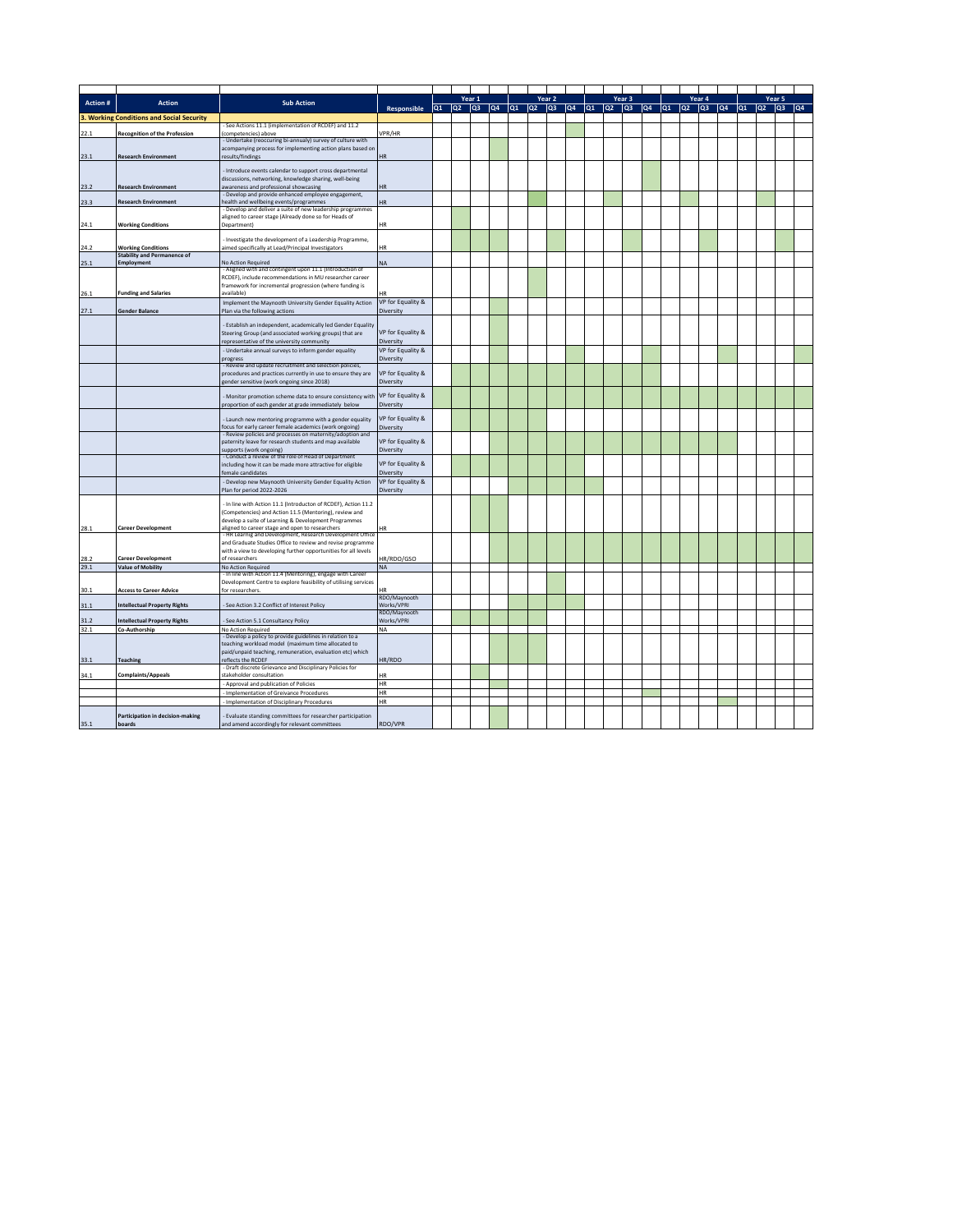| Action # | Action                                     | <b>Sub Action</b>                                           |             |                 |                 | Year 1          |     |     |     | Year 2 |     |     |     | Year 3 |    | lo1 | loz. | Year 4 | lQ4 | lo <sub>1</sub> |    | Year 5          |    |
|----------|--------------------------------------------|-------------------------------------------------------------|-------------|-----------------|-----------------|-----------------|-----|-----|-----|--------|-----|-----|-----|--------|----|-----|------|--------|-----|-----------------|----|-----------------|----|
|          |                                            |                                                             | Responsible | lQ <sub>1</sub> | lQ <sub>2</sub> | lo <sub>3</sub> | lQ4 | lQ1 | lQ2 | lоз    | lQ4 | lQ1 | loz | lQ3    | qa |     |      | lQз    |     |                 | Q2 | lo <sub>3</sub> | qa |
|          | 4. Training and Development                |                                                             |             |                 |                 |                 |     |     |     |        |     |     |     |        |    |     |      |        |     |                 |    |                 |    |
|          |                                            | - See Actions 11.1 (implementation of RCDEF) and 11.4       |             |                 |                 |                 |     |     |     |        |     |     |     |        |    |     |      |        |     |                 |    |                 |    |
| 36.1     | <b>Relation with Supervisors</b>           | (Mentoring) above                                           | <b>HR</b>   |                 |                 |                 |     |     |     |        |     |     |     |        |    |     |      |        |     |                 |    |                 |    |
|          |                                            | - Review options/offerings with CoreHR training module and  |             |                 |                 |                 |     |     |     |        |     |     |     |        |    |     |      |        |     |                 |    |                 |    |
|          |                                            | extend to other providers if necessary.                     | <b>HR</b>   |                 |                 |                 |     |     |     |        |     |     |     |        |    |     |      |        |     |                 |    |                 |    |
|          |                                            | - Introduce CoreHR training module                          | <b>HR</b>   |                 |                 |                 |     |     |     |        |     |     |     |        |    |     |      |        |     |                 |    |                 |    |
|          |                                            | - See Actions 11.1 (implementation of RCDEF), 11.2          |             |                 |                 |                 |     |     |     |        |     |     |     |        |    |     |      |        |     |                 |    |                 |    |
|          |                                            | (Competencies), 11.3 (Probation) and 11.4 (Mentoring)       |             |                 |                 |                 |     |     |     |        |     |     |     |        |    |     |      |        |     |                 |    |                 |    |
| 37.1     | <b>Supervision and Managerial Duties</b>   | above                                                       | <b>HR</b>   |                 |                 |                 |     |     |     |        |     |     |     |        |    |     |      |        |     |                 |    |                 |    |
|          |                                            | - See Action 24.2 (Leadership Programme for Lead/Principal  |             |                 |                 |                 |     |     |     |        |     |     |     |        |    |     |      |        |     |                 |    |                 |    |
|          |                                            | Investigators)                                              | <b>HR</b>   |                 |                 |                 |     |     |     |        |     |     |     |        |    |     |      |        |     |                 |    |                 |    |
|          |                                            | - See Actions 11.1 (implementation of RCDEF), 11.2          |             |                 |                 |                 |     |     |     |        |     |     |     |        |    |     |      |        |     |                 |    |                 |    |
|          |                                            | (Competencies), 11.3 (Probation) and 11.4 (Mentoring)       |             |                 |                 |                 |     |     |     |        |     |     |     |        |    |     |      |        |     |                 |    |                 |    |
| 38.1     | <b>Continuing Professional Development</b> | above                                                       | <b>HR</b>   |                 |                 |                 |     |     |     |        |     |     |     |        |    |     |      |        |     |                 |    |                 |    |
|          |                                            | - See Actions 28.1 and 28.2 (Develop, Review and Revise a   |             |                 |                 |                 |     |     |     |        |     |     |     |        |    |     |      |        |     |                 |    |                 |    |
|          |                                            | suite of Learning and Development programmes for all levels |             |                 |                 |                 |     |     |     |        |     |     |     |        |    |     |      |        |     |                 |    |                 |    |
|          |                                            | of researchers)                                             | HR/RDO/GSO  |                 |                 |                 |     |     |     |        |     |     |     |        |    |     |      |        |     |                 |    |                 |    |
|          |                                            | - See Actions 11.1 (implementation of RCDEF), 11.2          |             |                 |                 |                 |     |     |     |        |     |     |     |        |    |     |      |        |     |                 |    |                 |    |
|          | <b>Access to Research Training and</b>     | (Competencies), 11.3 (Probation) and 11.4 (Mentoring)       |             |                 |                 |                 |     |     |     |        |     |     |     |        |    |     |      |        |     |                 |    |                 |    |
| 39.1     | <b>Continuous Development</b>              | above                                                       | HR          |                 |                 |                 |     |     |     |        |     |     |     |        |    |     |      |        |     |                 |    |                 |    |
|          |                                            | - See Actions 28.1 and 28.2 (Develop, Review and Revise a   |             |                 |                 |                 |     |     |     |        |     |     |     |        |    |     |      |        |     |                 |    |                 |    |
|          |                                            | suite of Learning and Development programmes for all levels |             |                 |                 |                 |     |     |     |        |     |     |     |        |    |     |      |        |     |                 |    |                 |    |
|          |                                            | of researchers)                                             | HR/RDO/GSO  |                 |                 |                 |     |     |     |        |     |     |     |        |    |     |      |        |     |                 |    |                 |    |
|          |                                            | - See Action 24.2 (Leadership Programme for Lead/Principal  |             |                 |                 |                 |     |     |     |        |     |     |     |        |    |     |      |        |     |                 |    |                 |    |
|          |                                            | Investigators)                                              | <b>HR</b>   |                 |                 |                 |     |     |     |        |     |     |     |        |    |     |      |        |     |                 |    |                 |    |
|          |                                            | - See Action 24.2 (Leadership Programme for Lead/Principal  |             |                 |                 |                 |     |     |     |        |     |     |     |        |    |     |      |        |     |                 |    |                 |    |
|          |                                            | Investigators)                                              | <b>HR</b>   |                 |                 |                 |     |     |     |        |     |     |     |        |    |     |      |        |     |                 |    |                 |    |
|          |                                            | - See Actions 11.1 (implementation of RCDEF), 11.2          |             |                 |                 |                 |     |     |     |        |     |     |     |        |    |     |      |        |     |                 |    |                 |    |
|          |                                            | (Competencies), 11.3 (Probation) and 11.4 (Mentoring)       |             |                 |                 |                 |     |     |     |        |     |     |     |        |    |     |      |        |     |                 |    |                 |    |
| 40.1     | Supervision                                | above                                                       | <b>HR</b>   |                 |                 |                 |     |     |     |        |     |     |     |        |    |     |      |        |     |                 |    |                 |    |
|          |                                            | - See Actions 28.1 and 28.2 (Develop, Review and Revise a   |             |                 |                 |                 |     |     |     |        |     |     |     |        |    |     |      |        |     |                 |    |                 |    |
|          |                                            | suite of Learning and Development programmes for all levels |             |                 |                 |                 |     |     |     |        |     |     |     |        |    |     |      |        |     |                 |    |                 |    |
|          |                                            | of researchers)                                             | HR/RDO/GSO  |                 |                 |                 |     |     |     |        |     |     |     |        |    |     |      |        |     |                 |    |                 |    |
|          |                                            | - See Action 24.2 (Leadership Programme for Lead/Principal  |             |                 |                 |                 |     |     |     |        |     |     |     |        |    |     |      |        |     |                 |    |                 |    |
|          |                                            | Investigators)                                              | HR          |                 |                 |                 |     |     |     |        |     |     |     |        |    |     |      |        |     |                 |    |                 |    |
|          |                                            |                                                             |             |                 |                 |                 |     |     |     |        |     |     |     |        |    |     |      |        |     |                 |    |                 |    |